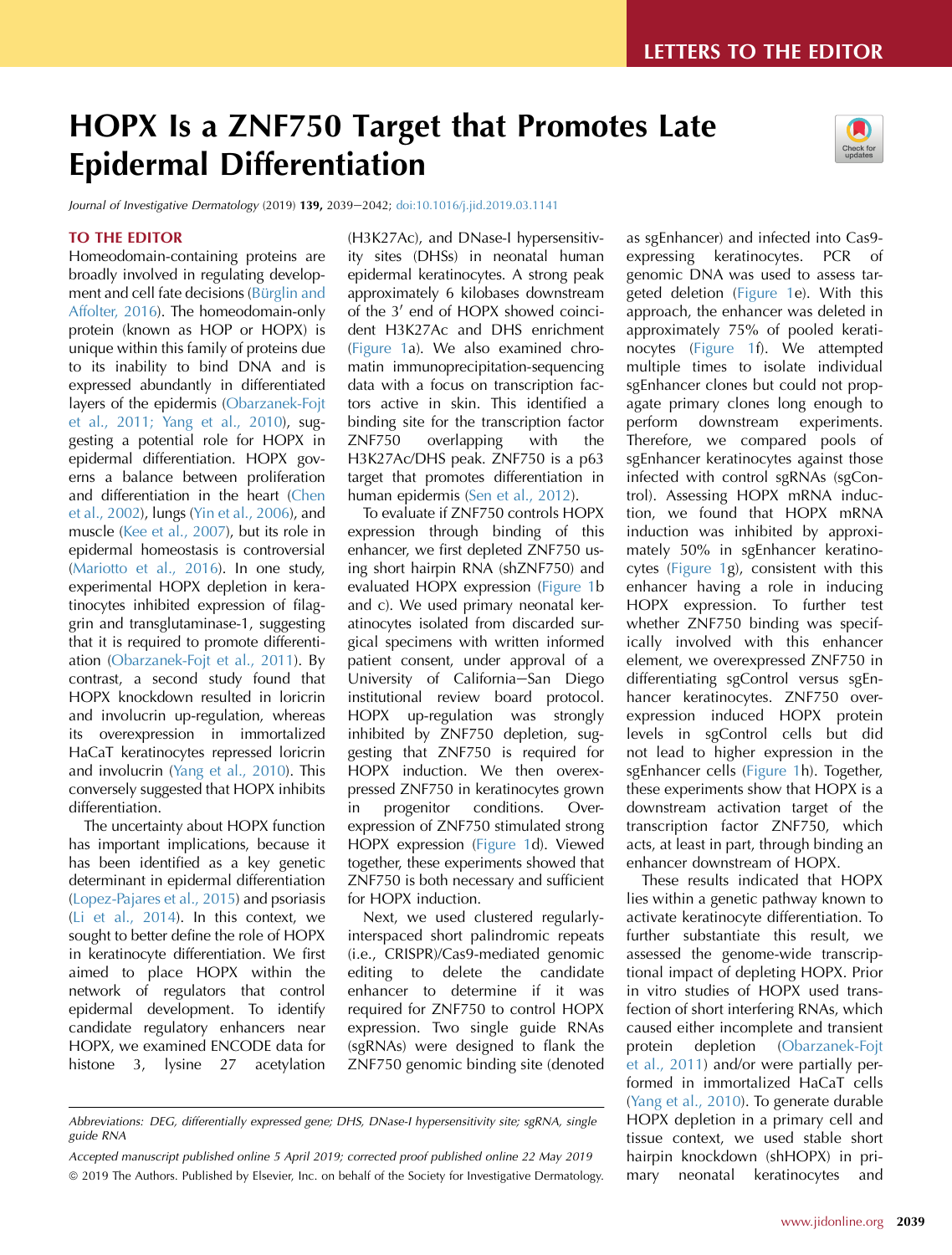#### <span id="page-1-0"></span>SY Chen et al. HOPX Is a ZNF750 Target that Promotes Late Epidermal Differentiation



#### Figure 1. HOPX is induced by ZNF750 binding at a downstream enhancer. (a) Chromatin immunoprecipitation-

sequencing tracks around the HOPX genomic locus. ZNF750 binding sites are represented as black rectangles. (b) qRT-PCR of control and ZNF750-depleted (shZNF750) keratinocytes differentiated for 6 days.  $n = 2$ . Error bars show standard error of the mean.  $*P < 0.05$ . (c) Western blot of day 5 differentiated keratinocytes after short hairpin RNA-induced depletion of ZNF750 (shZNF750). Quantitation of band intensity performed with Li-Cor software (Li-Cor, Lincoln, NE). Band intensities were normalized to loading control and shCTRL band intensity. (d) Western blot of keratinocytes transduced to overexpress ZNF750 (OE ZNF750). Keratinocytes were infected with empty vector or ZNF750-HA. (e) Scheme of CRISPR/Cas9-mediated enhancer deletion and detection by PCR assay. (f) PCR assay to detect HOPX enhancer deletion. Cas9 was introduced into keratinocytes along with sgRNAs flanking the candidate enhancer (sgEnhancer) or scramble control guides (sgControl). Quantitation of band intensity was performed with Bio-Rad (Hercules, CA) Image Lab software analysis. Band intensities were normalized to amplicon length to determine relative deletion efficiency. (g) qRT-PCR of HOPX expression in control and enhancer-deleted pooled differentiated keratinocytes.  $n = 3$ . Error bars show standard error of the mean.  $*P < 0.05$ . (h) Western blot of differentiating sgControl and sgEnhancer keratinocytes transduced to overexpress ZNF750. Quantification was performed with LiCor software. bp, base pair; ChIP, chromatin immunoprecipitation; ctrl, control; CRISPR, clustered regularlyinterspaced short palindromic repeats; del, deletion; DHS, DNase hypersensitivity site; EV, empty vector; H3K27Ac, histone 3, lysine 27 acetylation; kb, kilobase; NHEK, normal human epidermal keratinocyte; OE, overexpression; qRT-PCR, quantitative realtime reverse transcriptase-PCR; sg, single guide; sh, short hairpin; wt, wild type.

regenerated organotypic epidermal tissue. Stable knockdown depleted HOPX mRNA by  $98.4\% \pm 0.1\%$  (mean  $\pm$ standard error of the mean,  $n = 3$ ) compared with the control (shCTRL) and reduced HOPX to undetectable levels on Western blot ([Figure 2](#page-2-0)a).

We performed whole-transcriptome sequencing of shCTRL and shHOPX keratinocytes differentiated for 6 days in vitro (data available at National Center for Biotechnology Information Gene Expression Omnibus no. GSE125152).

Using a threshold of 2-fold expression change and an analysis of variance/false discovery rate of less than 0.01, HOPX depletion resulted in 589 differentially expressed genes (DEGs) ([Figure 2](#page-2-0)b). Gene Ontology analysis with PANTHER classification ([Mi et al., 2013](#page-3-0)) showed strong enrichment for genes involved with cornification and keratinocyte differentiation ([Figure 2c](#page-2-0)). To confirm these results, we validated the expression of key differentiation-related transcripts using quantitative real-time reverse transcriptase-PCR and a second unrelated HOPX-targeting hairpin RNA (shB\_HOPX) [\(Figure 2d](#page-2-0)). HOPX depletion did not significantly affect early differentiation transcripts keratin 1 and keratin 10 but repressed the late epidermal differentiation genes loricrin and late cornified envelope 3D (LCE3D). To evaluate this phenotype in a three-dimensional tissue context, we regenerated human epidermal tissue with shCTRL and shHOPX keratinocytes. Concordant with quantitative real-time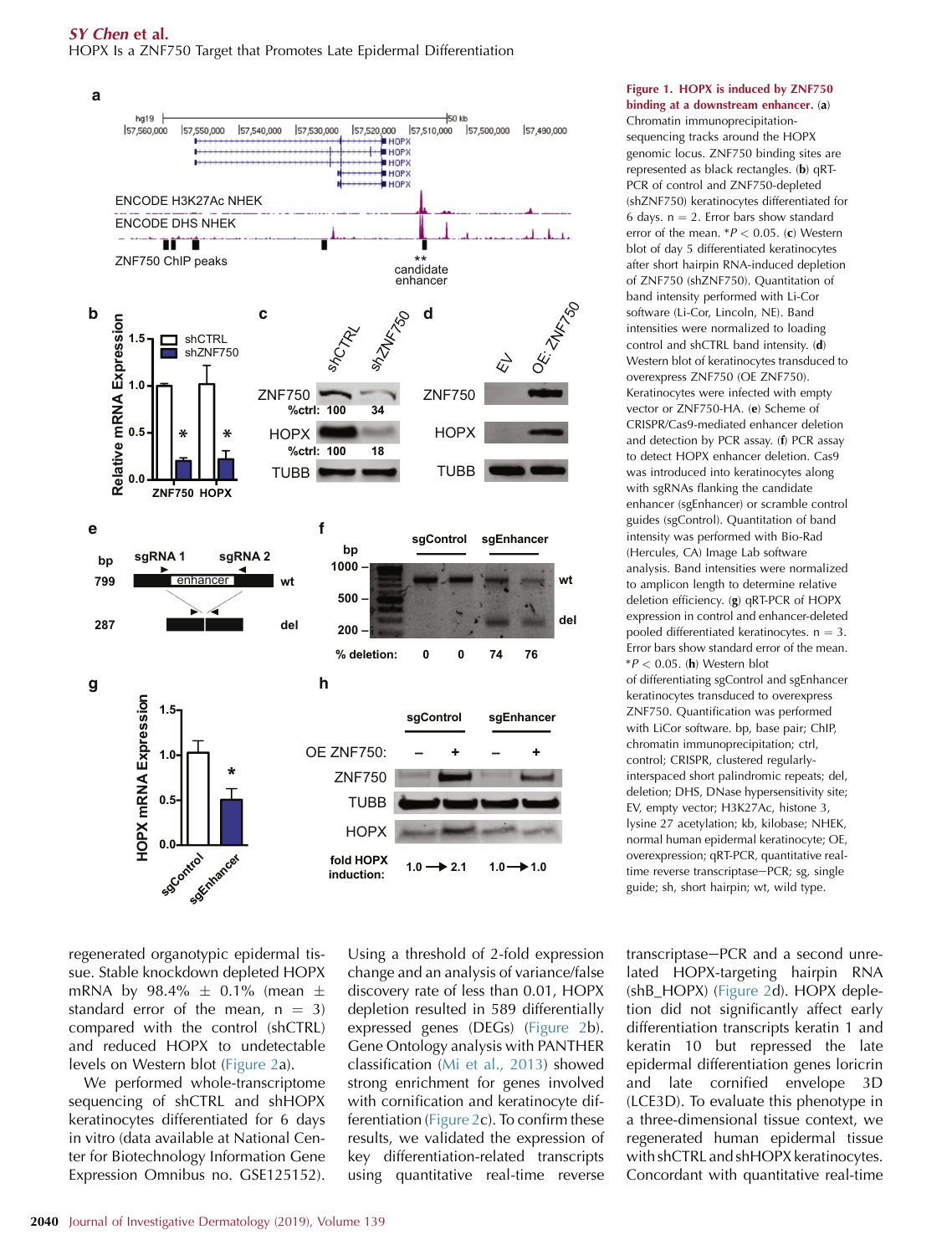<span id="page-2-0"></span>

**c**

| <b>GO Term</b>                 | # of genes | Bonferroni corrected p-value |
|--------------------------------|------------|------------------------------|
| cornification                  | 23         | $1.1 \times 10^{-8}$         |
| keratinocyte differentiation   | 30         | $4.1 \times 10^{-6}$         |
| keratinization                 | 26         | $3.3 \times 10^{-5}$         |
| epidermal cell differentiation | 30         | $1.0 \times 10^{-4}$         |



Figure 2. Depletion of HOPX inhibits late epidermal differentiation. (a) Western blot after shRNAinduced depletion of HOPX (shHOPX). (b) RNA sequencing of HOPX-depleted keratinocytes. Heatmap representing the differentially expressed genes (DEGs) associated with HOPX depletion. DEG threshold was assigned as fold change greater than 2 or less than  $-2$ , with a calculated false discovery rate of less than 0.01. (c) Gene Ontology enrichment analysis of DEGs altered by HOPX depletion with PANTHER classification. (d) qRT-PCR of differentiation-associated transcripts with HOPX depletion using two independent shRNAs against HOPX. n = 3. Error bars show standard error of the mean. \*P < 0.05. ns = not significant. (e) Immunofluorescence staining of control and HOPX-depleted regenerated epithelial tissue. (f) Model of genetic p63-ZNF750-HOPX relationship in terminal keratinocyte differentiation. CTRL, control; FC, fold change; FDR, false discovery rate; GO, Gene Ontology; ns, not significant; qRT-PCR, quantitative real-time reverse transcriptase-PCR; sh, short hairpin.

reverse transcriptase-PCR results, protein expression of keratin 10 (KRT10) was unchanged, whereas expression of the terminal differentiation protein, loricrin (LOR), was diminished with HOPX knockdown (Figure 2e). Taken together, these data confirm that HOPX is a positive regulator of epidermal late differentiation.

In summary, these results show that HOPX functions downstream of ZNF750, a well-defined transcription factor in the skin that is activated by p63 ([Sen et al., 2012\)](#page-3-0). In this context, we propose that HOPX functions within a p63-ZNF750-HOPX pathway to upregulate the key proteins required for<br>terminal epidermal differentiation terminal epidermal differentiation (Figure 2f), providing clarity to previous studies showing conflicting results. Future studies will aim to decipher the molecular pathways and mechanisms operating downstream of HOPX that engage the late differentiation program.

#### Data availability statement

Data sets related to this article can be found at [https://www.ncbi.nlm.nih.gov/](https://www.ncbi.nlm.nih.gov/geo/query/acc.cgi?acc=GSE125152) [geo/query/acc.cgi?acc](https://www.ncbi.nlm.nih.gov/geo/query/acc.cgi?acc=GSE125152)=[GSE125152](https://www.ncbi.nlm.nih.gov/geo/query/acc.cgi?acc=GSE125152),

hosted at the National Center for Biotechnology Information Gene Expression Omnibus under accession no. GSE125152.

#### **ORCIDs**

Selena Y. Chen: [https://orcid.org/0000-0001-](https://orcid.org/0000-0001-5147-9507) [5147-9507](https://orcid.org/0000-0001-5147-9507)

Mitsuhiro A. Ishii: [https://orcid.org/0000-0001-](https://orcid.org/0000-0001-5282-8342) [5282-8342](https://orcid.org/0000-0001-5282-8342)

Binbin Cheng: [https://orcid.org/0000-0002-8157-](https://orcid.org/0000-0002-8157-0982) [0982](https://orcid.org/0000-0002-8157-0982)

Auke B.C. Otten: [https://orcid.org/0000-0001-](https://orcid.org/0000-0001-5034-9743) [5034-9743](https://orcid.org/0000-0001-5034-9743)

Bryan K. Sun: [https://orcid.org/0000-0002-0740-](https://orcid.org/0000-0002-0740-0125) [0125](https://orcid.org/0000-0002-0740-0125)

#### CONFLICT OF INTEREST

The authors state no conflict of interest.

#### ACKNOWLEDGMENTS

Research reported in this publication was supported by the National Institute on Arthritis and Musculoskeletal and Skin Diseases of the National Institutes of Health under award no. K08AR067853 to BKS.

#### AUTHOR CONTRIBUTIONS

Conceptualization: SYC, BKS; Data Curation: SYC, BKS, ABCO; Formal Analysis: SYC, BKS, ABCO; Funding Acquisition: BKS; Investigation: SYC, MAI, BC; Methodology: BKS, SYC, MAI, BC, ABCO; Resources: BKS; Supervision: BKS;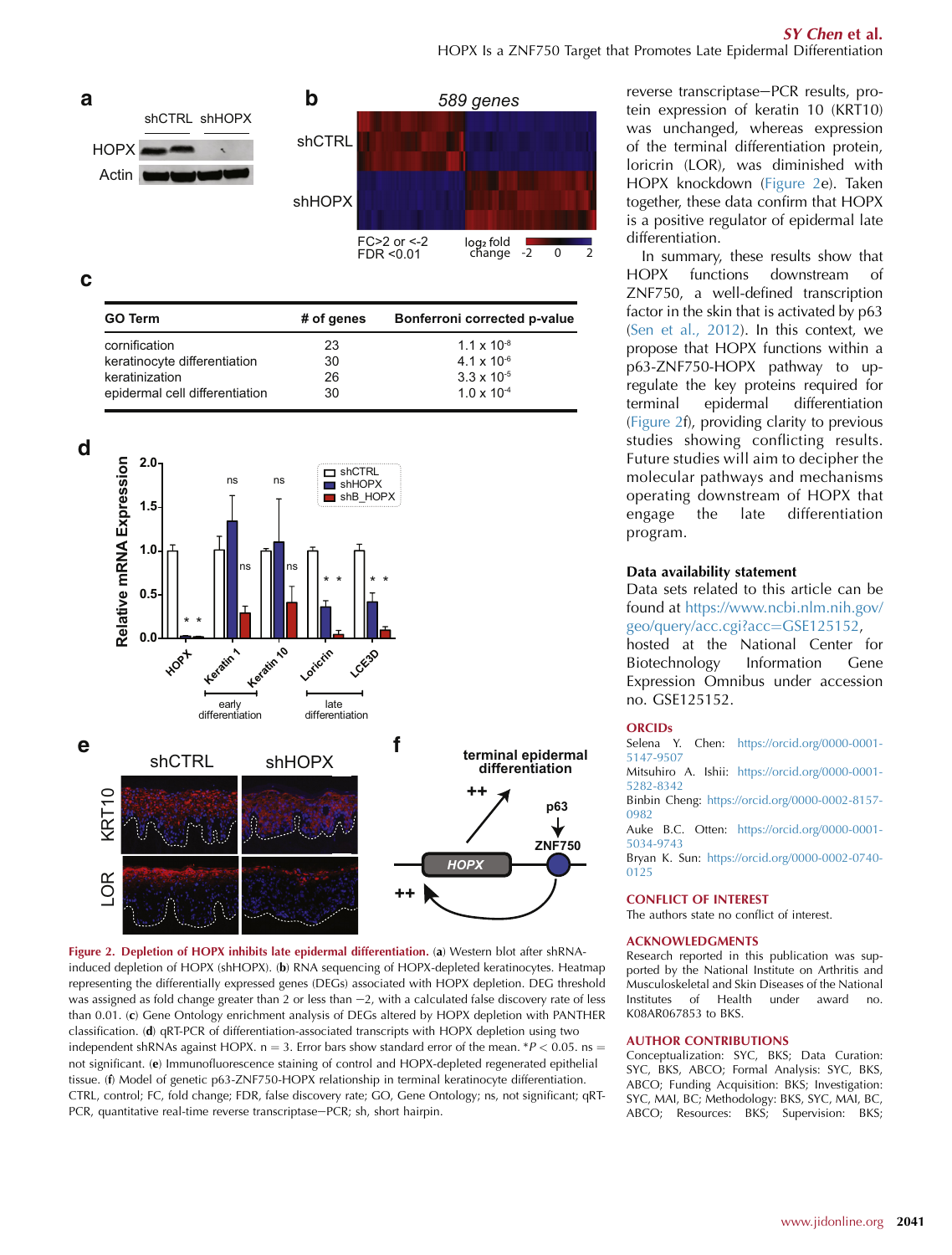#### <span id="page-3-0"></span>Y Sapkota et al.

HTR2A Locus for Subsequent Basal Cell Carcinoma

Visualization: SYC, BKS; Writing - Original Draft Preparation: SYC, BKS; Writing - Review and Editing, SYC, BKS, MA, BC, ABCO.

# Selena Y. Chen<sup>1</sup>, Mitsuhiro A. Ishii<sup>1</sup>, Binbin Cheng<sup>1</sup>, Auke B.C. Otten<sup>1</sup> and Bryan K. Sun<sup>1</sup>

<sup>1</sup>Department of Dermatology, University of California-San Diego, La Jolla, California,  $I/SA$ 

\* Corresponding author e-mail: [bryansun@ucsd.](mailto:bryansun@ucsd.edu) [edu](mailto:bryansun@ucsd.edu)

#### SUPPLEMENTARY MATERIAL

Supplementary material is linked to the online version of the paper at [www.jidonline.org](http://www.jidonline.org), and at [https://doi.org/10.1016/j.jid.2019.03.1141.](https://doi.org/10.1016/j.jid.2019.03.1141)

#### **REFERENCES**

Bürglin TR, Affolter M. Homeodomain proteins: [an update. Chromosoma 2016;125:497](http://refhub.elsevier.com/S0022-202X(19)31392-2/sref1)-[521.](http://refhub.elsevier.com/S0022-202X(19)31392-2/sref1)

- [Chen F, Kook H, Milewski R, Gitler AD, Lu MM,](http://refhub.elsevier.com/S0022-202X(19)31392-2/sref2) Li J, et al. Hop [is an unusual homeobox gene](http://refhub.elsevier.com/S0022-202X(19)31392-2/sref2) [that modulates cardiac development. Cell](http://refhub.elsevier.com/S0022-202X(19)31392-2/sref2) [2002;110:713](http://refhub.elsevier.com/S0022-202X(19)31392-2/sref2)e[23](http://refhub.elsevier.com/S0022-202X(19)31392-2/sref2).
- [Kee HJ, Kim J-R, Nam K-I, Park HY, Shin S,](http://refhub.elsevier.com/S0022-202X(19)31392-2/sref3) [Kim JC, et al. Enhancer of polycomb1,](http://refhub.elsevier.com/S0022-202X(19)31392-2/sref3) [a novel homeodomain only protein](http://refhub.elsevier.com/S0022-202X(19)31392-2/sref3)[binding partner, induces skeletal muscle](http://refhub.elsevier.com/S0022-202X(19)31392-2/sref3) [differentiation. J Biol Chem 2007;282:](http://refhub.elsevier.com/S0022-202X(19)31392-2/sref3)  $7700 - 9.$  $7700 - 9.$  $7700 - 9.$  $7700 - 9.$
- [Li B, Tsoi LC, Swindell WR, Gudjonsson JE,](http://refhub.elsevier.com/S0022-202X(19)31392-2/sref4) [Tejasvi T, Johnston A, et al. Transcriptome](http://refhub.elsevier.com/S0022-202X(19)31392-2/sref4) [analysis of psoriasis in a large case-control](http://refhub.elsevier.com/S0022-202X(19)31392-2/sref4) [sample: RNA-seq provides insights into dis](http://refhub.elsevier.com/S0022-202X(19)31392-2/sref4)[ease mechanisms. J Invest Dermatol 2014;134:](http://refhub.elsevier.com/S0022-202X(19)31392-2/sref4) [1828](http://refhub.elsevier.com/S0022-202X(19)31392-2/sref4)-[38](http://refhub.elsevier.com/S0022-202X(19)31392-2/sref4)
- [Lopez-Pajares V, Qu K, Zhang J, Webster DE,](http://refhub.elsevier.com/S0022-202X(19)31392-2/sref5) [Barajas BC, Siprashvili Z, et al. lncRNA-MAF:](http://refhub.elsevier.com/S0022-202X(19)31392-2/sref5) [MAFB transcription factor network regulates](http://refhub.elsevier.com/S0022-202X(19)31392-2/sref5) [epidermal differentiation. Dev Cell 2015;32:](http://refhub.elsevier.com/S0022-202X(19)31392-2/sref5)  $693 - 706$  $693 - 706$  $693 - 706$ .
- [Mariotto A, Pavlova O, Park H-S, Huber M,](http://refhub.elsevier.com/S0022-202X(19)31392-2/sref6) [Hohl D. HOPX: the unusual homeodomain](http://refhub.elsevier.com/S0022-202X(19)31392-2/sref6)[containing protein. J Invest Dermatol 2016;136:](http://refhub.elsevier.com/S0022-202X(19)31392-2/sref6)  $905 - 11.$  $905 - 11.$  $905 - 11.$  $905 - 11.$
- [Mi H, Muruganujan A, Casagrande JT,](http://refhub.elsevier.com/S0022-202X(19)31392-2/sref7) [Thomas PD. Large-scale gene function analysis](http://refhub.elsevier.com/S0022-202X(19)31392-2/sref7) [with the PANTHER classification system. Nat](http://refhub.elsevier.com/S0022-202X(19)31392-2/sref7) [Protoc 2013;8:1551](http://refhub.elsevier.com/S0022-202X(19)31392-2/sref7)-[66](http://refhub.elsevier.com/S0022-202X(19)31392-2/sref7).
- [Obarzanek-Fojt M, Favre B, Kypriotou M, Ryser S,](http://refhub.elsevier.com/S0022-202X(19)31392-2/sref8) [Huber M, Hohl D. Homeodomain-only protein](http://refhub.elsevier.com/S0022-202X(19)31392-2/sref8) [HOP is a novel modulator of late differentiation](http://refhub.elsevier.com/S0022-202X(19)31392-2/sref8) [in keratinocytes. Eur J Cell Biol 2011;90:](http://refhub.elsevier.com/S0022-202X(19)31392-2/sref8)  $279 - 90.$  $279 - 90.$  $279 - 90.$  $279 - 90.$
- [Sen GL, Boxer LD, Webster DE, Bussat RT, Qu K,](http://refhub.elsevier.com/S0022-202X(19)31392-2/sref9) [Zarnegar BJ, et al. ZNF750 is a p63 target gene](http://refhub.elsevier.com/S0022-202X(19)31392-2/sref9) [that induces KLF4 to drive terminal epidermal](http://refhub.elsevier.com/S0022-202X(19)31392-2/sref9) differentiation. Dev Cell  $2012;22:669-77$ .
- [Yang J-M, Sim SM, Kim H-Y, Park GT. Expression](http://refhub.elsevier.com/S0022-202X(19)31392-2/sref10) [of the homeobox gene, HOPX, is modulated](http://refhub.elsevier.com/S0022-202X(19)31392-2/sref10) [by cell differentiation in human keratinocytes](http://refhub.elsevier.com/S0022-202X(19)31392-2/sref10) [and is involved in the expression of differen](http://refhub.elsevier.com/S0022-202X(19)31392-2/sref10)[tiation markers. Eur J Cell Biol 2010;89:](http://refhub.elsevier.com/S0022-202X(19)31392-2/sref10)  $537 - 46$  $537 - 46$ .
- [Yin Z, Gonzales L, Kolla V, Rath N, Zhang Y,](http://refhub.elsevier.com/S0022-202X(19)31392-2/sref11) [Lu MM, et al. Hop functions downstream of](http://refhub.elsevier.com/S0022-202X(19)31392-2/sref11) [Nkx2.1 and GATA6 to mediate HDAC](http://refhub.elsevier.com/S0022-202X(19)31392-2/sref11)[dependent negative regulation of pulmonary](http://refhub.elsevier.com/S0022-202X(19)31392-2/sref11) [gene expression. Am J Physiol Lung Cell Mol](http://refhub.elsevier.com/S0022-202X(19)31392-2/sref11) Physiol  $2006;291:$  $2006;291:$  $2006;291:$ L191-9.

# Genome-Wide Association Study in Irradiated Childhood Cancer Survivors Identifies HTR2A for Subsequent Basal Cell Carcinoma



Journal of Investigative Dermatology (2019) 139, 2042-2045; [doi:10.1016/j.jid.2019.02.029](https://doi.org/10.1016/j.jid.2019.02.029)

#### TO THE EDITOR

Survivors of childhood cancer are at increased risk for a variety of treatmentrelated complications and premature mortality (Armstrong et al., 2016), including subsequent neoplasms (SNs) (Bhatia and Sklar, 2002; Hudson et al., 2013; Olsen et al., 2009; Reulen et al., 2011). The Childhood Cancer Survivor Study (CCSS) (Friedman et al., 2010; Turcotte et al., 2017) previously showed that the risk of SNs increases with time from primary cancer diagnosis, yielding a 30-year cumulative incidence of 7.9% for subsequent malignant neoplasms and 9.1% for nonmelanoma skin cancer. Basal cell carcinoma (BCC) accounts for more than 80% of the nonmelanoma skin cancer cases (Watt et al., 2012), contributing to increased morbidity, impaired quality of life, and increased

risk of subsequent cancer (Song et al., 2013).

Therapeutic irradiation is the most significant risk factor for BCC as a subsequent malignancy in childhood cancer survivors, with a wellestablished dose-response relationship (Watt et al., 2012). In contrast, incident BCC cases in the general population are strongly associated with sun exposure and skin color (Koh et al., 1996). Although it is clear that irradiated survivors of childhood cancer are at increased risk of BCC, many are exposed to radiotherapy but do not develop BCC. This interindividual variability despite the common riskelevating exposure suggests a potential role of genetic susceptibility to subsequent BCC among survivors. To this end, we performed a genome-wide association (GWA) study of subsequent BCC among irradiated survivors of European ancestry in the CCSS discovery cohort (401 case patients and 2,330 control individuals) and evaluated genome-wide significant ( $P < 5 \times$  $10^{-8}$ ) single-nucleotide polymorphisms (SNPs) in an independent cohort of irradiated long-term childhood cancer survivors (97 case patients and 1,082 control individuals) from the St. Jude Lifetime Cohort (i.e., SJLIFE). The institutional review boards at St. Jude Children's Research Hospital and at each of the CCSS participating centers approved the study, and participants provided written informed consent. Demographic characteristics of both cohorts are summarized in Supplementary Table S1 online.

We first examined associations between relevant nongenetic risk factors including sex, age at cancer diagnosis, attained age, primary cancer type and radiation exposures, and first BCC in the CCSS discovery cohort (see Supplementary Materials). The results of the multivariable clinical model (without any genetic variables) showed

Abbreviations: BCC, basal cell carcinoma; CCSS, Childhood Cancer Survivor Study; GWA, genomewide association; HR, hazard ratio; MAF, minor allele frequency; SN, subsequent neoplasm; SNP, single nucleotide polymorphism

Accepted manuscript published online 22 March 2019; corrected proof published online 14 May 2019 ª 2019 The Authors. Published by Elsevier, Inc. on behalf of the Society for Investigative Dermatology.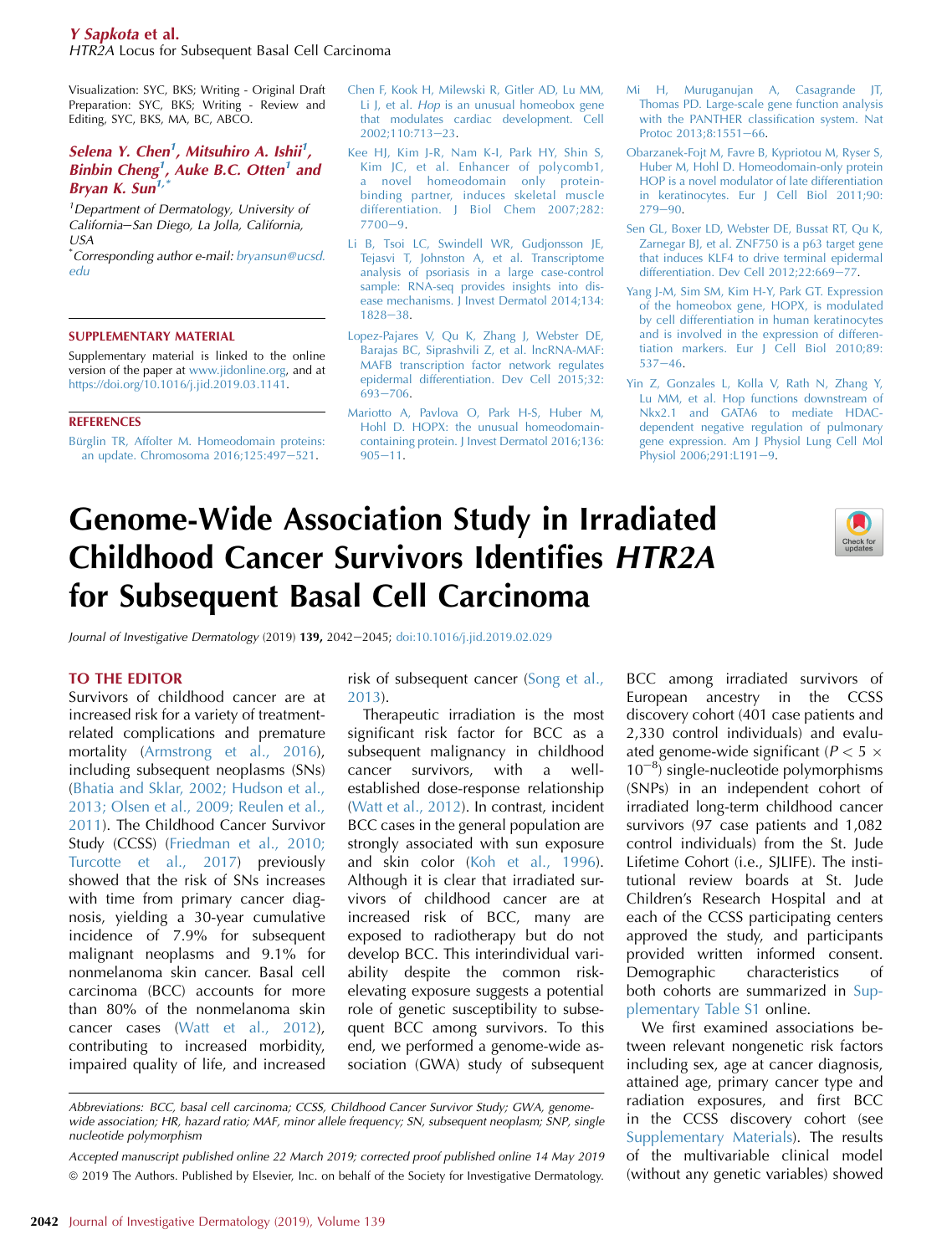# SUPPLEMENTARY MATERIALS AND **METHODS**

### Cell culture and treatment

Normal primary human keratinocytes were isolated from discarded neonatal foreskin from circumcisions and cultured in a 50:50 mixture of 154 Medium and KSFM Medium (Life Technologies, Waltham, MA) with manufacturer supplements, as well as penicillin/streptomycin and amphotericin. Differentiation was induced by plating cells to confluence and supplementing media with 1.2 mmol/L calcium.

#### Antibodies and reagents

The following commercial antibodies and dilutions were used for immunoblotting: HOPX (Santa Cruz Biotechnology, Dallas, TX; SC-30216) (1:250), HA (Cell Signaling, Danvers, MA; 3724) (1:1,000), ZNF750 (Proteintech, Rosemont, IL; 21752-1-AP) (1:200), b-tubulin (Developmental Studies Hybridoma Bank, Iowa City, IA; E7)  $(1:1,000-2,000)$ , and  $\beta$ -actin (Sigma-Aldrich, St. Louis, MO; A1978)  $(1:1,000-4,000)$ . Secondary antibodies included IRDye 800CW anti-rabbit (Li-Cor Biosciences, 926-32211) (1:10,000), IRDye 680RD anti-rabbit (Li-Cor Biosciences, 925-68071) (1:10,000), IRDye 800CW anti-mouse (Li-Cor Biosciences, 925-32212) (1:10,000), and IRDye 680RD antimouse (Li-Cor Biosciences, 926- 68072) (1:10,000). The following commercial antibodies were used for immunofluorescence staining: LOR (Covance, Princeton, NJ; PRB-145P) (1:500), KRT10 (Abcam, Cambridge, UK; ab76318) (1:1,000-2,000). The secondary antibody was Alexa Fluor 555 anti-rabbit (Invitrogen, Waltham, MA; A21428) (1:500).

#### Western blotting

Keratinocytes were washed with cold phosphate-buffered saline (PBS), and protein lysate was extracted with RIPA buffer supplemented with protease inhibitor cocktail (Roche, Basel, Switzerland). Protein quantification was performed with a BCA Protein Assay kit (Pierce, Rockford, IL) following the manufacturer's instructions. Next,  $12 \mu g$  of protein was resolved on 4%-12% SDS-PAGE gels (Invitrogen) with 2-(N-morpholino) ethanesulfonic acid (i.e., MES) buffer and transferred to nitrocellulose membranes. Membranes were incubated with primary antibodies overnight at  $4^{\circ}$ C, washed three times in PBS-Tween (PBS-T), then incubated with secondary antibodies according to the manufacturer's recommendations (Li-Cor Biosciences). Detection of bands and quantitation was performed with Odyssey Image Analysis on the Odyssey Infrared Imager (Li-Cor Biosciences).

#### Immunofluorescence staining

Slides were fixed for 10 minutes by using 4% paraformaldehyde (for KRT10) or ice-cold acetone (for LOR), then permeabilized three times in PBS-T for at least 3 minutes each. Blocking was performed with blocking reagent (PBS-T, 5% goat serum) for 1 hour at room temperature and primary antibodies were incubated in PBS-T and 2% goat serum overnight at  $4^{\circ}$ C. Slides were washed three times with PBS-T and incubated with secondary antibodies in 0.1% PBS-T and 2% goat serum for 45 minutes at room temperature. Slides were washed three times in PBS, then incubated with Hoechst stain for 2 minutes at room temperature, and washed with PBS twice and then with milli-Q water before mounting and visualization.

# RNA interference

Short hairpin sequences were as follows: shHOPX: GTCAGCCAGCCC AGCTATTTA; HOPX shB: GCTAGCTG TCCTGCTGTTTAA; shZNF750: GGA AAGCCCTTCAAGTATAAA. Hairpins were cloned into the pLKO.1 cloning vector (available from Addgene, Watertown, MA) for lentiviral production.

# Organotypic skin culture

Organotypic skin culture was performed essentially as described ([Oh](#page-5-0) [et al., 2013](#page-5-0)). Briefly, devitalized dermis was sectioned into  $1.5 \times 1.5$ -cm squares. Keratinocytes were seeded on the basement membrane of devitalized dermis and grown at the air-liquid interface for 7 days. Tissue was harvested and bisected: half was sectioned onto glass slides in 7-um sections, and the other half was harvested for RNA.

### Reverse transcription and quantitative real-time PCR

Total RNA was isolated with the Directzol RNA MiniPrep kit (Zymo Research, Irvine, CA), following the manufacturer's instructions. cDNA was synthesized from 500 ng of RNA with the iScript Reverse Transcriptase kit (Bio-Rad), and quantitative PCR performed with iTaq Universal SYBR Green Supermix (Bio-Rad). Real-time quantitative PCR was performed on a CFX96 Touch Real-Time PCR Detection System (Bio-Rad). For analysis of mRNA expression, the following primers were used: HOPX, 5'-CTTGCCTTTGCCTC TTCCAC-3' and 5'-ACAGCCCAGGAA AATGAGCA-3'; loricrin, 5'-CCGGTGG  $GAGCGTCAAGT-3'$  and  $5'$ -AGGAGC CGCCGCTAGAGAC-3'; LCE3D, 5'-TTT CCTGTGGAAGGTCTGAGC-3' and 5'-TGAGGTCAGGCACAAGCACT-3'; keratin 1, 5'-GCTGCAAGTTGTCAAGTT-3' and 5'-TACCTCCACTAGAACCCAT-3'; keratin 10, 5'-AGCTATGGAAGTAGCA GCTTTGGTG-3' and 5'-TCTGGCGCA GAGCTACCTCAT-3'; RPL32, 5'-AGGC ATTGACAACAGGGTTC-3' and 5'-GTT GCACATCAGCAGCACTT-3'. . RPL32 served as the loading control in all quantitative real-time reverse transcriptase-PCR analyses.

#### Cas9-expressing keratinocyte cell line

To generate a Cas9-expressing keratinocyte cell line, the Cas9-Flag-P2Apuromycin cassette was removed from the pLentiCRISPRv2 plasmid (Addgene, no. 52961) and cloned into the BamHI/ XhoI sites of the pLEX MCS vector (Thermo Fisher Scientific, Waltham, MA). Next, the puromycin resistance cassette was swapped for a blasticidin resistance cassette, yielding the vector pLEX-Cas9-Blast. Lentivirus was generated with pLEX-Cas9-Blast and infected into the clone 103 keratinocyte cell line ([Sun et al., 2015](#page-5-0)). After selection in 2 mg/ml of blasticidin for 3 days, selected keratinocytes were plated at 300 cells per 10-cm plate to allow expansion and isolation of individual keratinocyte clones. After  $15-18$  days of expansion, cell colonies were isolated by ring cloning and further expanded. Western blot was performed with the FLAG tag to identify candidate clones with the highest levels of Cas9 expression. Clone 10 (herein referred to as